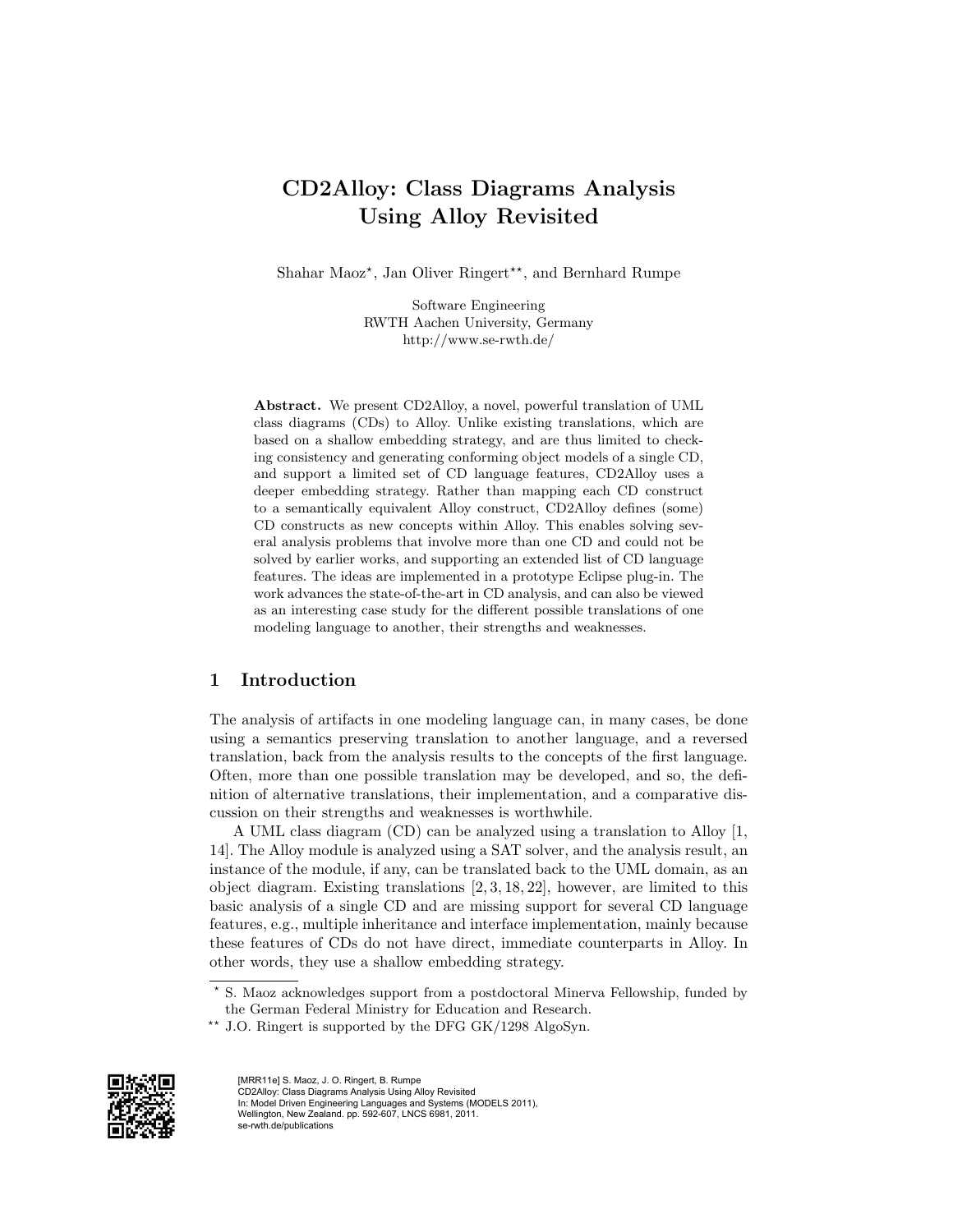In this paper we present CD2Alloy, a new, alternative translation of UML CDs to Alloy, which is based on a deeper embedding strategy. Rather than mapping each CD construct to a semantically equivalent Alloy construct, our translation defines (some of) the CD constructs as new concepts within Alloy. For example, class inheritance is not mapped to its Alloy's counterpart — the extends keyword. Instead, it is defined using several of Alloy's language constructs — facts, functions, and predicates, whose semantics reflects the semantics of class inheritance in CDs.

The alternative translation we present has several advantages. First, it allows us to support more CD language features, in particular those features that do not have direct counterparts in Alloy, such as multiple inheritance and interface implementation. Second, significantly, it allows us to solve several analysis problems that go beyond the basic consistency check and instance generation tasks of a single CD, e.g., the analysis of the intersection of two CDs (i.e., generating common object models), the comparison of two CDs (checking if one is a refinement of the other), etc. These would have been very difficult, if not impossible, to support using existing translations from the literature.

Technically, as concrete languages we use the CD and object diagrams (OD) sublanguages of UML/P [20], a conceptually refined and simplified variant of UML designed for low-level design and implementation. Our semantics of CDs and ODs are based on  $[4, 8, 10]$  and are given in terms of sets of objects and relationships between these objects.

We define a transformation that takes one or more CDs and outputs an Alloy module. The Alloy module can then be analyzed with the Alloy Analyzer. Finally, using another transformation, instances of the Alloy module, if any, as found by the SAT solver connected to the Alloy Analyzer, are translated from Alloy back to ODs. The transformations are presented in Sect. 3. As mentioned above, the new translation allows us not only to support an extended list of CD language features but also to solve analysis problems that involve a number of CDs and could not have been solved before. We discuss the extension of the transformation from a single CD to multiple CDs, and some of the analysis problems we solve, in Sect. 4.

Our work is fully implemented in a prototype Eclipse plug-in we call CD2Alloy. CD2Alloy allows the engineer to edit a CD, to analyze it using Alloy, and to view the instances that the SAT solver finds, if any, back in the form of ODs. The analysis is fully automated, so the engineer need not see the generated Alloy code. We discuss the implementation in Sect. 5.

Sect. 2 gives brief background on the CD and OD languages and a short overview of Alloy. Sect. 3 describes our new translation from CDs to Alloy and back to ODs, side by side with the shallow translation described in [3]. Sect. 4 shows how the new transformation can be used to solve several analysis problems involving more than one CD. Sect. 5 presents the CD2Alloy plug-in. Sect. 6 summarises the comparison between the existing shallow translations and the new one, considering their strengths and weaknesses. Sect. 7 discusses related work and Sect. 8 concludes.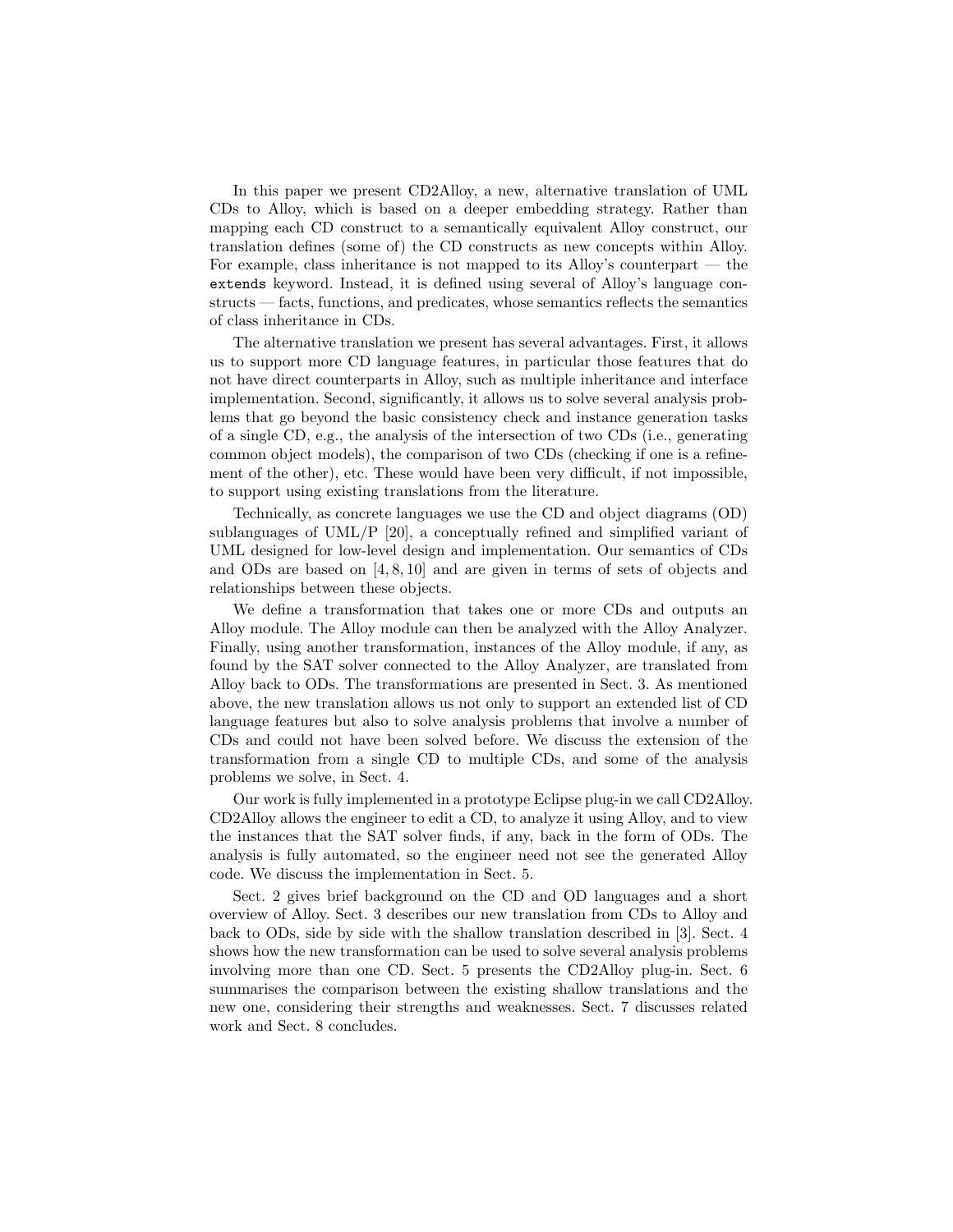## 2 Preliminaries

#### 2.1 Class and Object Diagrams

As concrete languages we use the CD and OD sublanguages of UML/P [20]. UML/P is a conceptually refined and simplified variant of UML designed for low-level design and implementation. Our semantics of CDs is based on [4, 8, 10] and is given in terms of sets of objects and relationships between these objects. More formally, the semantics is defined using three parts: (1) a definition of the syntactic domain, i.e., the syntax of the modeling language CD and its context conditions (we use MontiCore [15] for this), (2) a semantic domain, in our case, a subset of the System Model (see [4, 8]) OM, consisting of all finite object models, and (3) a mapping sem :  $CD \rightarrow \mathcal{P}(OM)$ , which relates each syntactically wellformed CD to a set of constructs in the semantic domain OM. A thorough and formal account of the semantics can be found in [8].

#### 2.2 A brief overview of Alloy

Alloy [1, 14] is a textual modeling language based on relational first-order logic. An Alloy module consists of signature declarations, fields, facts and predicates. Each signature denotes a set of atoms, which are the basic entities in Alloy. Relations between two or more signatures are represented using fields and are interpreted as sets of tuples of atoms. Facts are statements that define constraints on the elements of the model. Predicates are parametrized constraints. A predicate can be included in other predicates or facts.

Alloy modules can be analyzed using Alloy Analyzer, a fully automated constraint solver. This is done by a translation of the module into a Boolean expression, which is analyzed by SAT solvers embedded within the Analyzer. The analysis is based on an exhaustive search for instances of the module, bounded by a user-specified scope, which limits the number of atoms for each signature in an instance of the system that the solver analyzes. The Analyzer can check for the validity of user-specified assertions: if an instance that violates the assertion is found within the given scope, the assertion is not valid, but if no instance is found, the assertion might be invalid in a larger scope. Used in the opposite way, the Analyzer can look for instances of user-specified predicates: if the predicate is satisfiable within the given scope, the Analyzer will find an instance that proves it, but if not, the predicate may be satisfiable in a larger scope. For a complete and detailed account of Alloy see [14].

## 3 The CD2Alloy Translation

We show our translation from CD to Alloy and from Alloy's instances back to ODs. We present these side by side with the shallow translation, described in [3], and focus on the key technical differences between the two (we chose to compare with [3] because it provides an implementation and appears to be the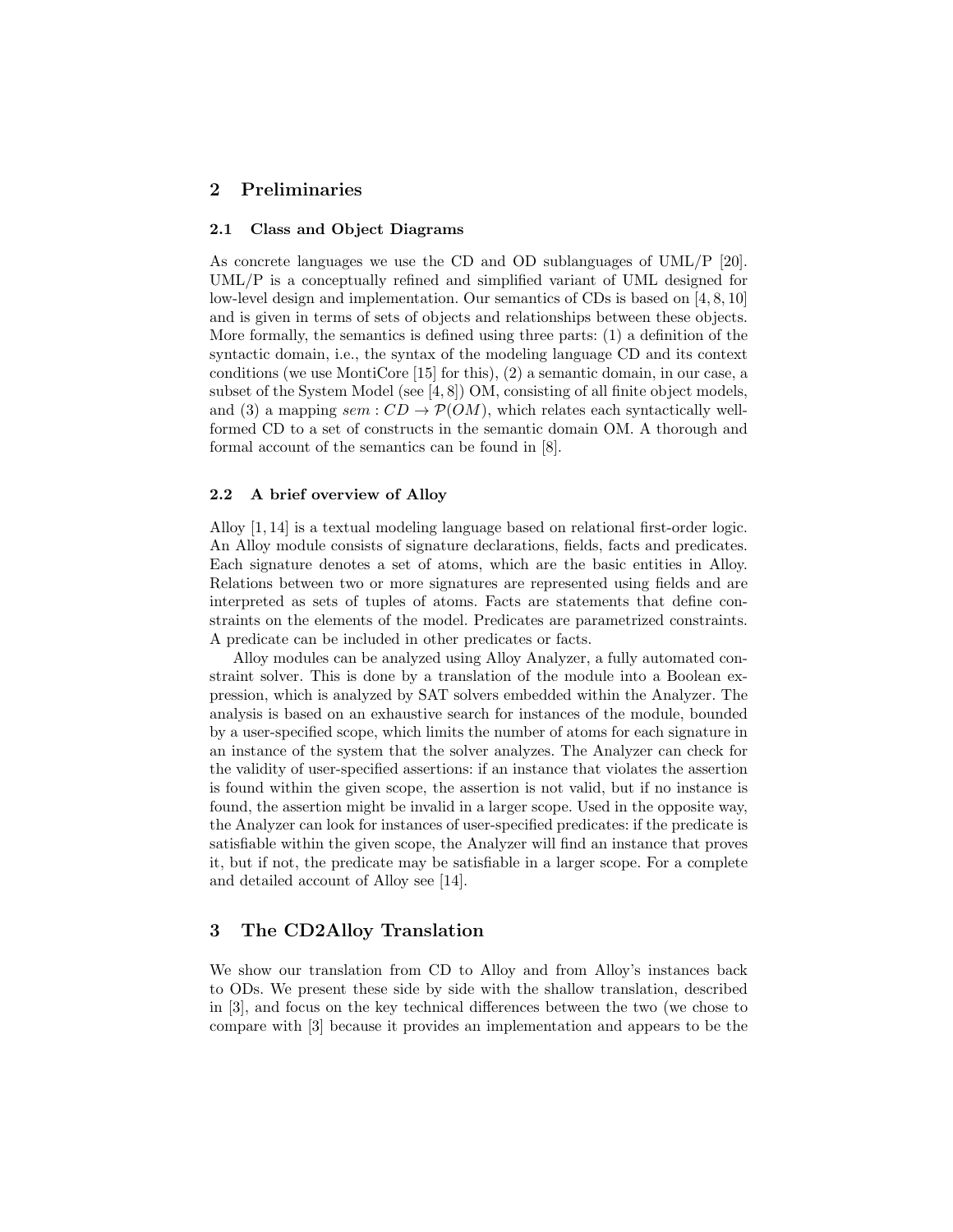

Fig. 1.  $cd_1$ , an example class diagram with classes, attributes, enumerations, associations with multiplicities, and inheritance

```
// Names of fields/associations in classes of the model
  abstract sig FName {}
 3
  4 // Parent of all classes relating fields and values
  abstract sig Obj { get: FName \rightarrow {Obj + Val + EnumVal} }
 6
  7 // Values of fields
  abstract sig Val {}
 9
10 // No values can exist on their own
_{11} fact { all v: Val | some f: FName | v in Obj.get [f] }
12
13 // Names of enum values in enums of the model
14 abstract sig EnumVal {}
15
16 // No enum values can exist on their own
17 \mid fact { all v: EnumVal | some f: FName | v in Obj.get [f] }
```
Listing 1.1. Excerpt from the generic part of our translation: FName, Obj, Val, and EnumVal signatures and related facts

most advanced work of the shallow embedding approaches). The presentation uses the CD of Fig. 1 as a running example. We begin with an overview of our approach and continue with specific examples for various features. The complete translation will appear in an extended version of this paper.

#### 3.1 From CD to Alloy

CD2Alloy takes a CD as input and generates an Alloy module. The module consists of a generic part (described below) and a CD specific part, which includes a predicate that describes the CD itself.

The generic part List. 1.1 shows the abstract signature FName used to represent association role names and attribute names for all classes in the module. The abstract signature Obj is the parent of all classes in the module; its get Alloy field relates it and an FName to instances of Obj, Val, and EnumVal. The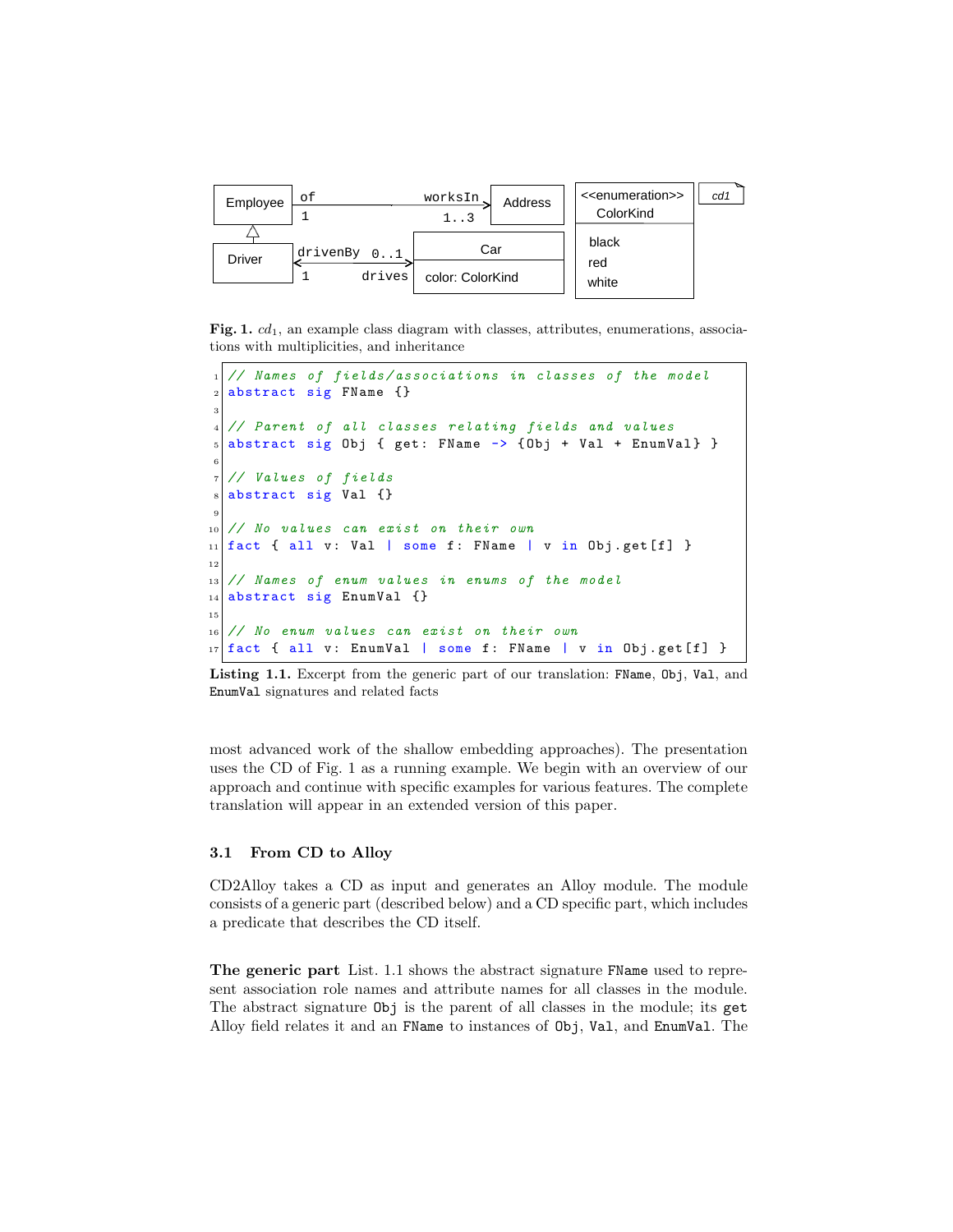```
pred ObjAttrib [objs: set Obj,
            fName: one FName, fType: set { Obj + Val + EnumVal }]
     objs.get [ fName] in fType
     all o: objs | one o.get [fName] }
5
  pred ObjNoFName [objs:set Obj, fName:set FName] {
     no objs.get [fName] }
8
  pred ObjUAttrib [objs:set Obj,
_{10} fName: one FName, fType: set Obj, up: Int] {
11 objs.get [fName] in fType
\begin{array}{c|c|c|c|c|c} \text{all} & \text{o}: & \text{objs} & (\text{\#o.get[fName]} & \text{\#o up}) \end{array}
```
Listing 1.2. Excerpt from the generic part of our translation: parametrized predicates for the relations between objects and their fields, and for their multiplicities

abstract signature Val, which we use to represent all predefined types (i.e., primitive types and other types that are not defined as classes in the CD). Values of enumeration types are represented using the signature EnumVal. Enumeration values and primitive values should only appear in an instance if they are referenced by an object (as specified by the facts in line 11 and line 17).

List. 1.2 shows some of the generic, parametrized predicates responsible for specifying the relation between objects and fields: ObjAttrib limits objs.get[fName] to the correct field's type and ensures that there is exactly one object, value, or enumeration value related to the field name by the get relation; ObjFNames is used to ensure objects do not have field names other than the ones stated in the CD. List. 1.2 also shows one of the generic predicates responsible for specifying association multiplicities: ObjUAttrib provides an upper bound for the number of objects in the set represented by the get relation for a specified role name.

All the above are generic, that is, they are common to all generated modules, independent of the input CD at hand. We now move to the parts that are specific to the input CD, and present specific examples of various features.

Classes and attributes Consider a fragment of the CD shown in Fig. 1 consisting of only the class Car and its color attribute. With the transformation of [3], this fragment translates to the Alloy code shown in List. 1.3. In our transformation, this fragment translates to the Alloy code shown in List. 1.4.

Associations We continue with associations, where directions and multiplicity ranges need to be expressed. To support bidirectional associations and custom multiplicity ranges in the shallow translation of [3], engineers are required to manually write the specific OCL constraints that characterize these features, because Alloy does not have a direct counterpart to the concept of association and its signature field definition does not have explicit built-in support for cardinalities. In our work, however, the semantics of bidirectionality and custom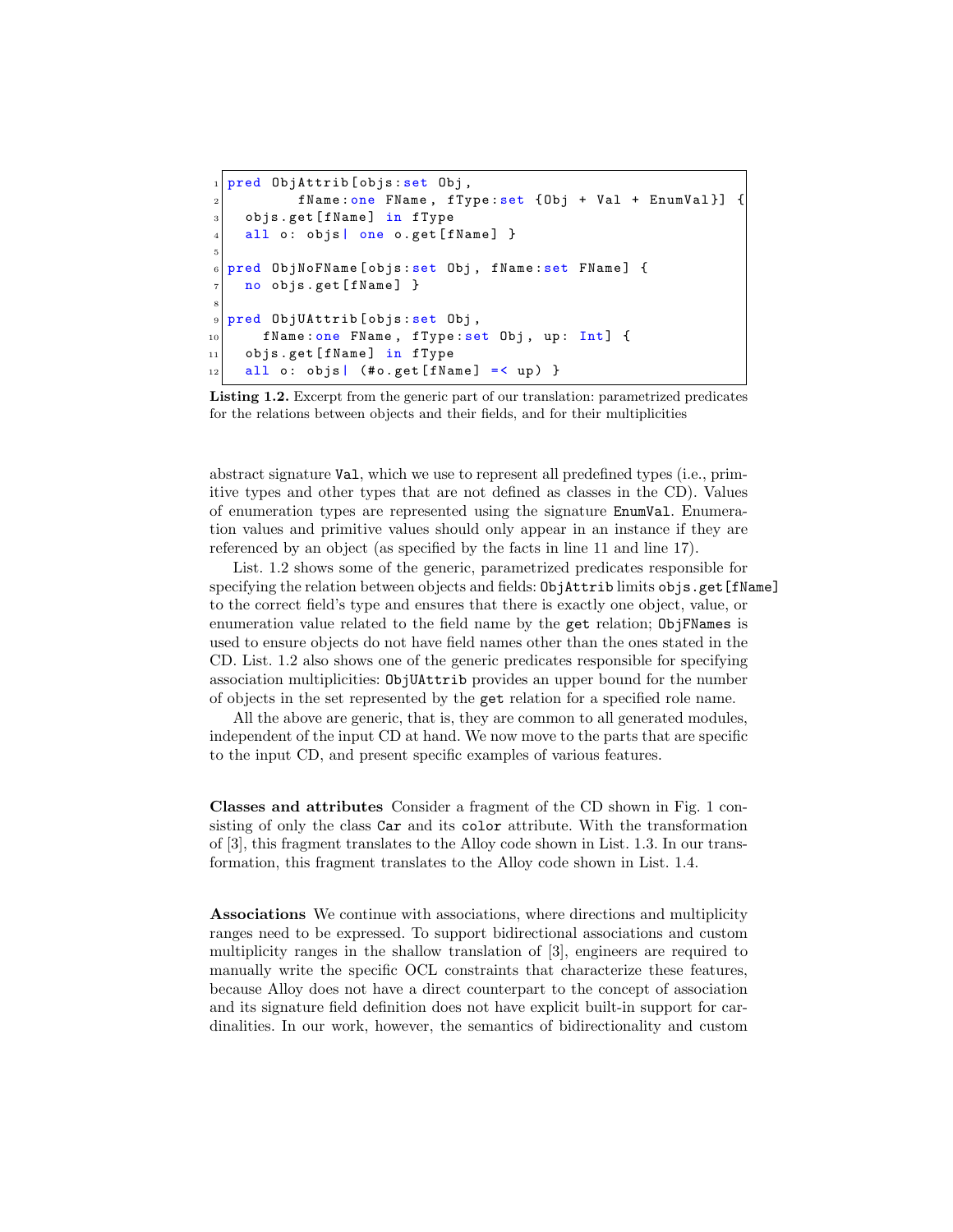```
sig Car{color: one ColorKind}
abstract sig ColorKind{}
one sig black extends ColorKind {}
one sig red extends ColorKind {}
one sig white extends ColorKind {}
```
Listing 1.3. Car with color in the translation of [3]

```
one sig color extends FName {}
2
3 lone sig enum_ColorKind_black extends EnumVal {}
  lone sig enum_ColorKind_red extends EnumVal {}
  lone sig enum_ColorKind_white extends EnumVal {}
6
  sig Car extends Obj {}
8
9 fun ColorKindEnum: set EnumVal {
10 enum_ColorKind_black +
11 enum_ColorKind_red +
12 enum_ColorKind_white }
13
_{14} pred cd {
15 ObjAttrib [Car, color, ColorKindEnum]
16 ObjFNames [Car, color] }
```
Listing 1.4. Car with color in our translation

multiplicity ranges is part of the translation itself: there is no need for manual OCL writing to express these standard concepts.

For example, consider a fragment of the CD shown in Fig. 1 consisting of only Employee and Address, and the association worksIn between them. With the transformation of [3], this fragment translates to the Alloy code shown in List.  $1.5$ <sup>1</sup> It is translated in our transformation to the code shown in List. 1.6.

Single inheritance, interfaces, and multiple inheritance We now extend the examples above with inheritance. We show how the two translations handle single inheritance and how our translation can also support interfaces and multiple inheritance.

The translation of [3] takes advantage of Alloy's built-in support for inheritance, and thus directly maps CD class inheritance to Alloy's extends keyword. In our translation, in contrast, the semantics of inheritance, that is, the meaning of the 'is-a' relation in terms of inclusion between sets, is explicitly expressed using sub class functions. The inheritance hierarchy is flattened and then rebuilt:

<sup>1</sup> According to our experience, UML2Alloy tool of [3], version 0.5.2, does not support such multiplicity ranges without the manual addition of OCL expressions. The above code shows how the translation of UML2Alloy could have handled multiplicity ranges if it supported this feature.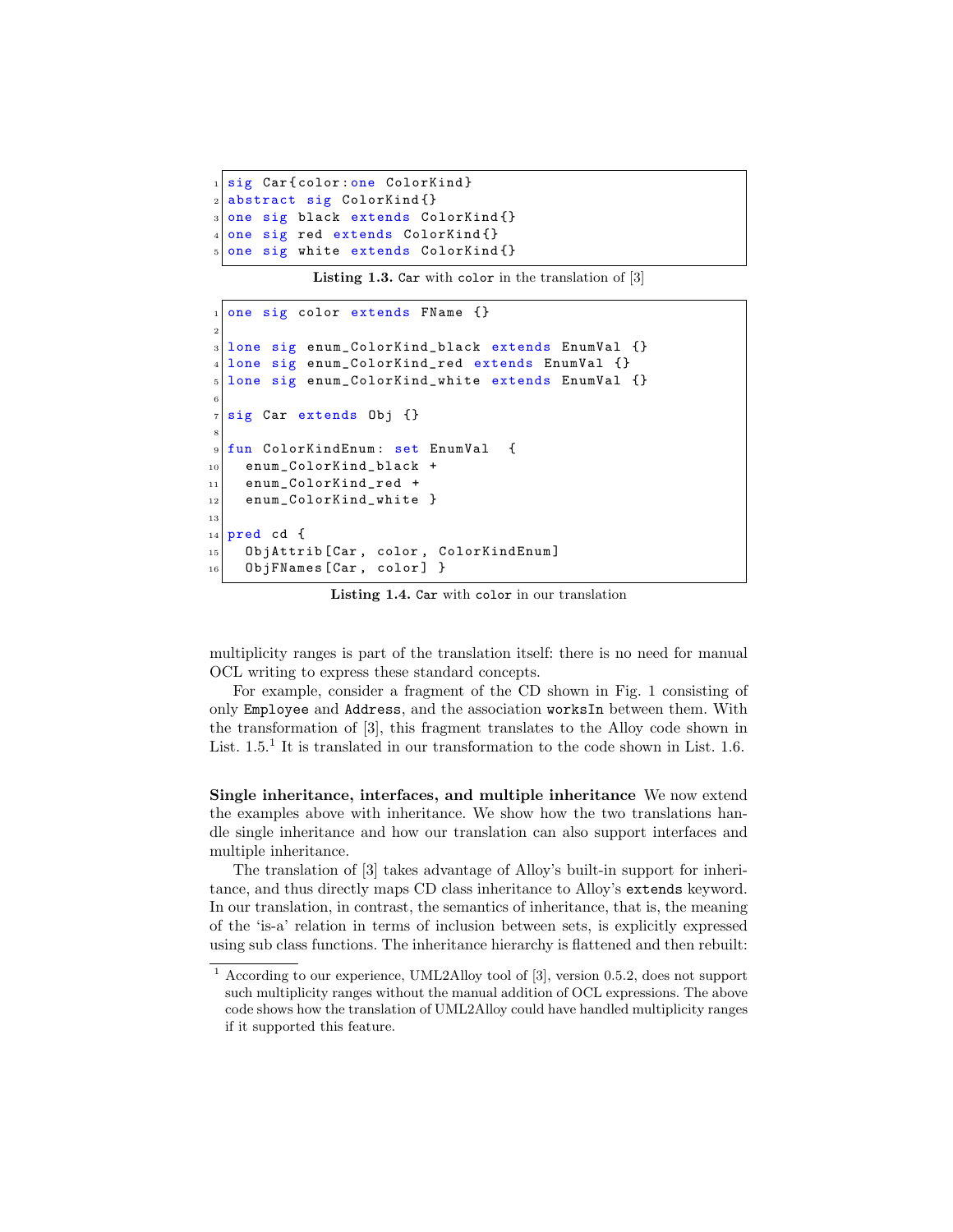```
sig Address{}
sig Employee { works In : set Address }
fact Asso_Employee_of_worksIn_Address { Employee <:
  worksIn in ( Employee) one->set ( Address) }
5 fact AssoCustom_Employee_of_worksIn_Address {
  all var: Employee | # var. worksIn =< 3 & # # var. worksIn >= 1}
```
Listing 1.5. Employee works in Address in the translation of [3]

```
one sig of, worksIn extends FName {}
2
  sig Address, Employee extends Obj {}
4
  fun AddressSubs: set Obj {Address}
  fun EmployeeSubs: set Obj {Employee}
7
  pred cd {
      9 ObjFNames [ Address , of ]
|10| ObjFNames [Employee, worksIn]
_{11} ObjLUAttrib [EmployeeSubs, worksIn, AddressSubs, 1,3]
\begin{array}{ccc} \texttt{12} & \texttt{ObjLUAttribute} \texttt{[AddressSubs, of, EmployeSubs, 1,1]} \end{array}
```
Listing 1.6. Employee works in Address in our translation

in particular, as part of flattening, the complete list of attributes and associations of each class is collected from all its super classes. The sub class functions define the set of sub classes of each class.

Listings 1.7 and 1.8 show the parts related to inheritance in the Alloy code for the example CD of Fig. 1 in the two translations. Note the EmployeeSubs function in line 8 of List. 1.8 which returns the set of sub classes of Employee.

Similar functions are used to support interfaces. For every interface we define a function which returns all classes implementing it.

Significantly, consider a different CD where the class Driver does not inherit Employee, but where a new class Chauffeur inherits both Driver and Employee. This multiple inheritance setup is not supported by shallow translations like the one of [3] but it is supported by our translation (see List. 1.9). The use of functions provides the flexibility required to support multiple inheritance.

Composition Our translation supports a whole/part composition relation. Composition is not supported by shallow translations like the one of [3] because CD's composition has no direct counterpart construct in Alloy.

The semantics of composition requires that a part cannot exist without a whole and that it belongs to exactly one whole. The predicate for composition is shown in List. 1.10. This predicate can be used, e.g., to specify a composition relation between Employee and Address, by adding the statement Composition [EmployeeSubs , worksIn , AddressSubs] to the CD predicate.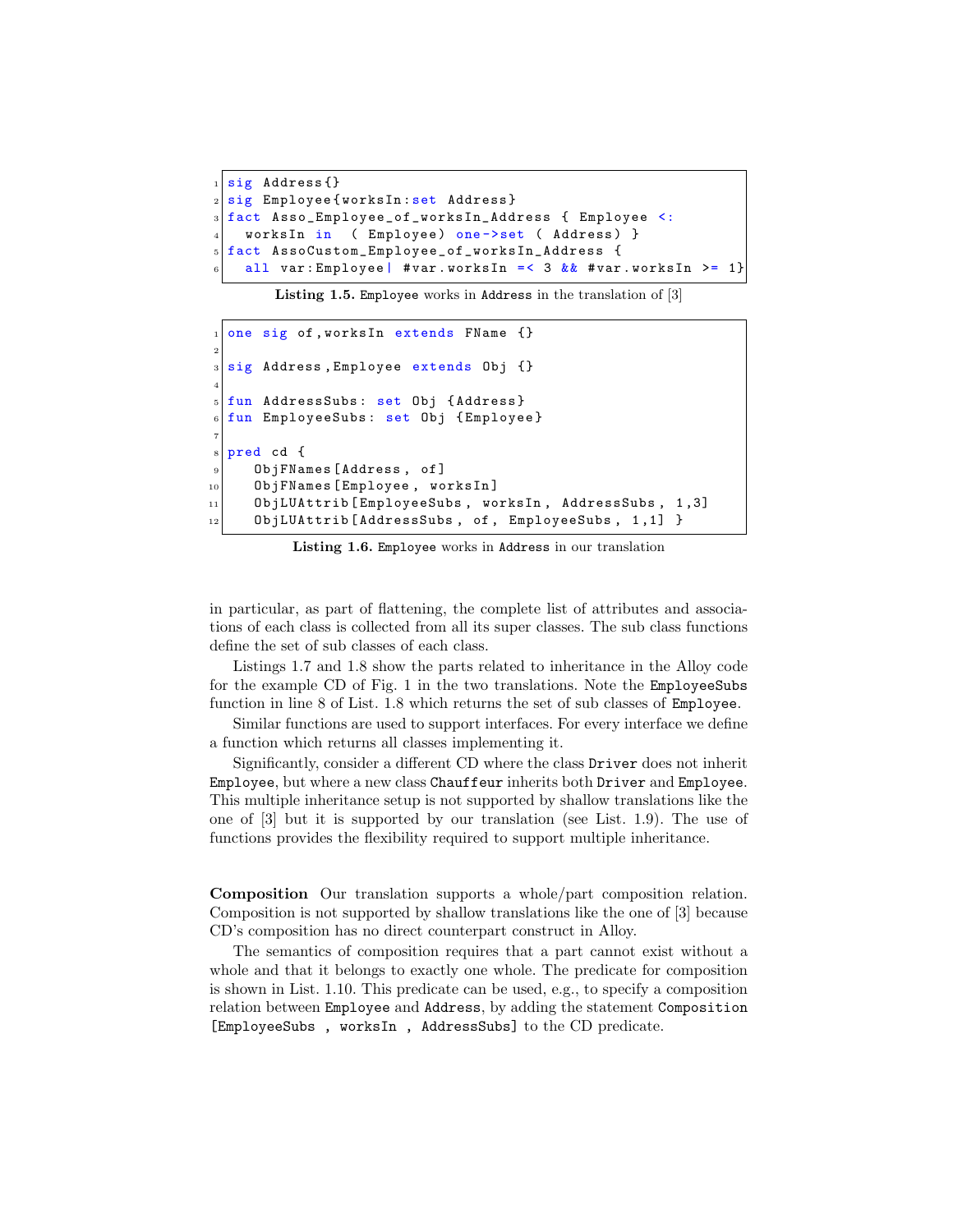```
sig Address{}
2 sig Employee { works In : set Address }
3 sig Car{drivenBy: one Driver}
 sig Driver extends Employee { drives : one Car }
```
Listing 1.7. Driver inherits from Employee in the translation of [3]

```
one sig drivenBy, of, worksIn, drives extends FName {}
2
  sig Driver, Car, Address, Employee extends Obj {}
4
  fun DriverSubs: set Obj {Driver}
 fun CarSubs: set Obj {Car}
 fun AddressSubs: set Obj {Address}
 fun EmployeeSubs: set Obj { Employee + Driver}
9
_{10} pred cd {
11 ObjFNames [Driver, drives]
12 ObjFNames [Car, drivenBy]
_{13} ObjFNames [Address, of]
14 ObjFNames [Employee, worksIn]
_{15} ObjLUAttrib [EmployeeSubs, worksIn, AddressSubs, 1,3]
16 ObjLUAttrib [AddressSubs, of, EmployeeSubs, 1,1]
17 BidiAssoc [DriverSubs, drives, CarSubs, drivenBy]
18 ObjLUAttrib [CarSubs, drivenBy, DriverSubs, 1,1]
19 ObjLUAttrib [DriverSubs, drives, CarSubs, 0,1] }
```
Listing 1.8. Driver inherits from Employee in our translation

#### 3.2 Back to UML object diagrams

Finally, we discuss the translation back from Alloy instances to UML ODs. In the translation presented in [3], the translation of an Alloy instance back to a UML OD is an immediate one to one mapping, which, according to [22], can be automatically computed from the first translation. Each atom is transformed, directly, into a UML object.

In contrast, in our translation, object instances are constructed only for the atoms in the Alloy instance that are instances of Obj; for each of these, attributes and their values are computed from the instances of their get relation (see line 5 of List. 1.1). More specifically, an Alloy instance that is found for a module generated by our translation may also include atoms that do not correspond to objects in the object model it represents, e.g., field names and enumeration values. Thus, these should not be translated to objects in the translation back to UML ODs. This makes our transformation from Alloy instances back to UML somewhat complicated. The resulting OD is a valid UML object diagram that indeed describes an instance of the original CD in terms of UML semantics.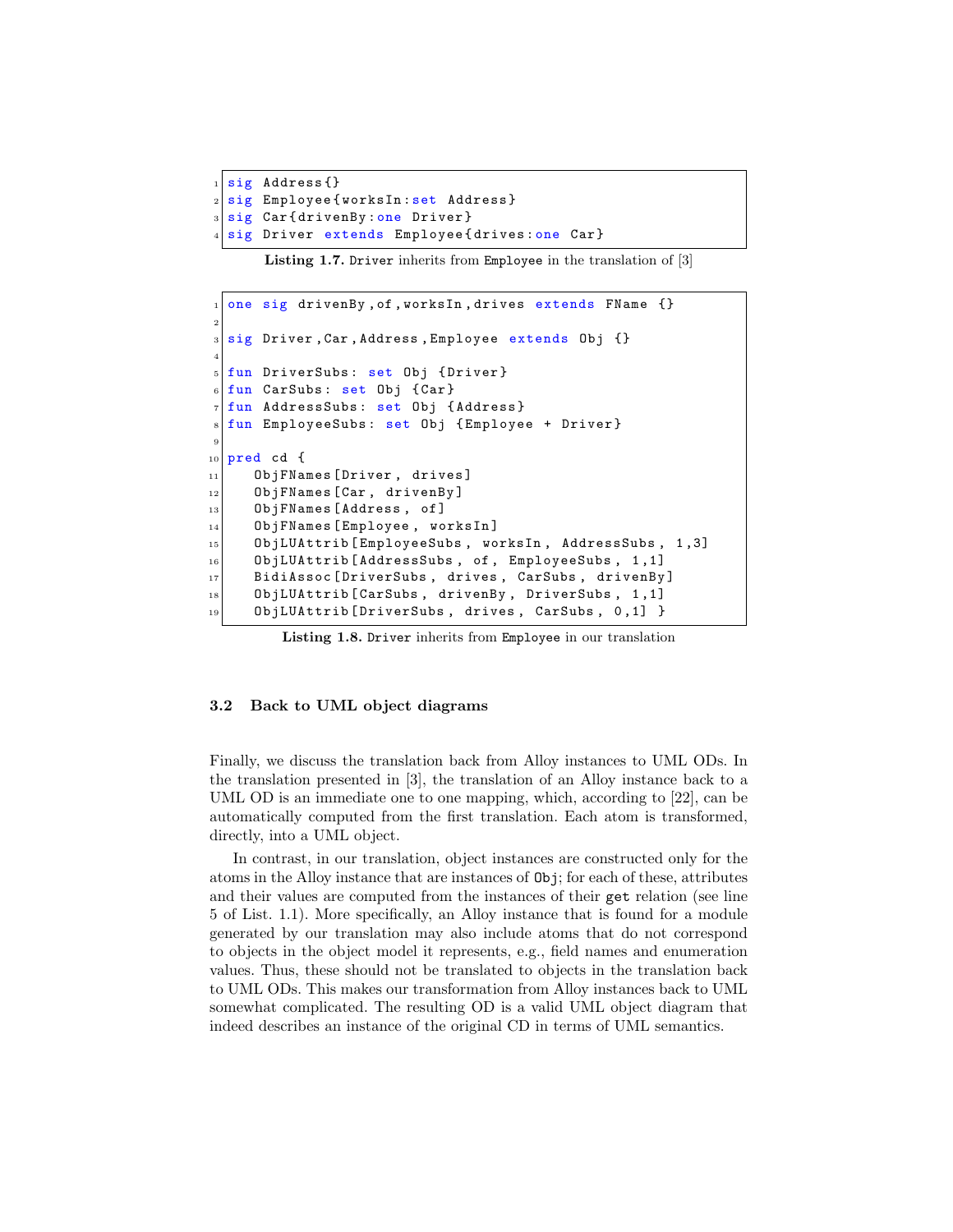```
one sig drivenBy, of, worksIn, drives extends FName {}
2
  sig Driver, Car, Address, Employee, Chauffeur extends Obj {}
4
  fun DriverSubs: set Obj {Driver + Chauffeur}
 fun CarSubs: set Obj {Car}
 fun AddressSubs: set Obj {Address}
  fun EmployeeSubs: set Obj { Employee + Chauffeur }
  fun ChauffeurSubs: set Obj { Chauffeur }
10
11 pred cd {
|12| ObjFNames [Driver, drives]
13 ObjFNames [Car, drivenBy]
14 ObjFNames [Address, of]
15 ObjFNames [Employee, worksIn]
|16| ObjFNames [Chauffeur, worksIn + drives]
17 ObjLUAttrib [EmployeeSubs, worksIn, AddressSubs, 1,3]
_{18} ObjLUAttrib [AddressSubs, of, EmployeeSubs, 1,1]
19 BidiAssoc [DriverSubs, drives, CarSubs, drivenBy]
_{\rm 20} ObjLUAttrib[CarSubs, drivenBy, DriverSubs, 1,1]
21 ObjLUAttrib [DriverSubs, drives, CarSubs, 0,1] }
```
Listing 1.9. Multiple inheritance: Chauffeur inherits both Driver and Employee, in our translation (note the functions in lines 5 and 8)

|  | 1 pred Composition [wholes: set Obj, |  |  |  |  |  |  |  |                                                                    |  |  |
|--|--------------------------------------|--|--|--|--|--|--|--|--------------------------------------------------------------------|--|--|
|  |                                      |  |  |  |  |  |  |  |                                                                    |  |  |
|  |                                      |  |  |  |  |  |  |  | $_{3}$   all p: parts   #{w: wholes, r: rName   p in w.get[r]}=1 } |  |  |

Listing 1.10. A predicate for whole/part composition relation

## 4 Multiple CD Analysis

In addition to supporting an extended list of CD language features, the new translation allows us to solve several analysis problems beyond the basic, single CD consistency and instance generation. We show how the translation described in the previous section is generalized to support multiple CDs and continue to present its application to two analysis problems.

#### 4.1 Handling multiple CDs

To handle multiple CDs in one Alloy module, we define signatures for the union of classes from all input CDs, and divide the CD specific functions (sub class functions, enumeration value functions) between the CDs by adding a suffix  $CDi$  to all functions generated for the *i*-th CD. Moreover, instead of creating a single predicate cd, we generate several predicates, cd1, cd2, etc., one for each of the input CDs. Each predicate cdi uses the functions with suffix CDi and defines constraints to not include any objects of classes not in  $cd_i$ . This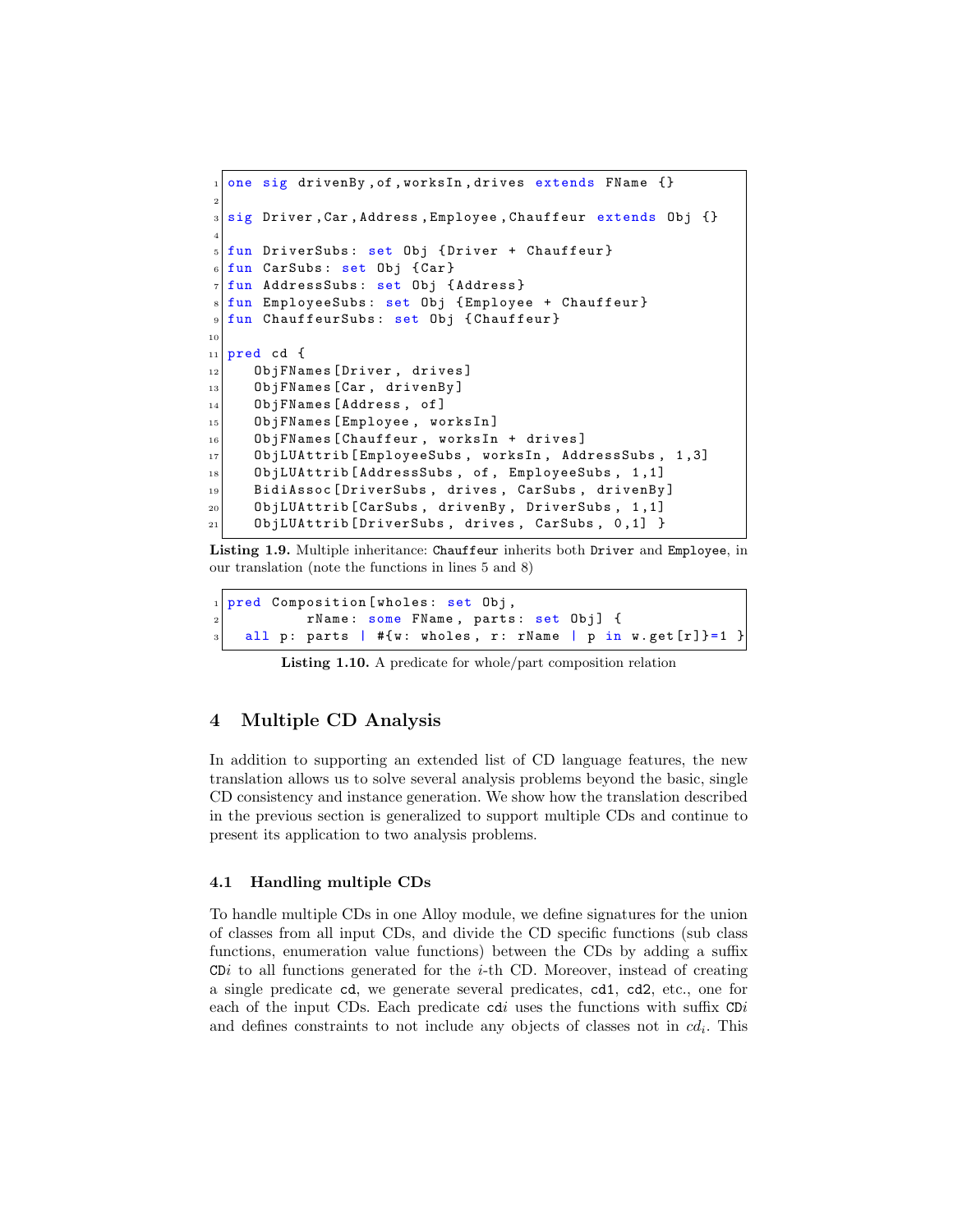

Fig. 2.  $cd_2$ , an example CD for the computation of intersection with  $cd_1$  (see Sect. 4.2)



Fig. 3.  $cd_3$ , an example CD that refines  $cd_1$  (see Sect. 4.3)

is necessary because the predicate is interpreted as part of the module, which contains signatures representing classes from other CDs too.

#### 4.2 Example analysis problem: intersection

As one example application, we show how to use our translation to check the intersection of the semantics of two (or more) CDs. Recall the CD shown in Fig. 1 and consider a second CD, as shown in Fig. 2. Is there a system that satisfies both CDs, i.e, do the two CDs have common object model instances?

To answer this question using our translation we ask Alloy to find instances of the predicate cd1 and cd2. If any exist, we know that the intersection of the two CDs semantics is not empty. List. 1.11 shows snippets from the Alloy module corresponding to checking the intersection of the two CDs in our example,  $cd_1$ of Fig. 1 and  $cd_2$  of Fig. 2. Analyzing the predicate cd1 and cd2 reveals that their intersection is not empty: for example, an object model consisting of two drivers, each with one address, is an instance of both CDs. This object model can be found when executing the analyzer on the predicate cd1 and cd2 with our translation of the two CDs.

#### 4.3 Example analysis problem: refinement

The above technique can be easily generalized to solve the consistency of any Boolean expression over a set of CDs. For example, an analysis of the predicate cd1 and not cd2 would find instances of the first CD that are not instances of the second, if any.

So, as a second analysis problem, we show that our translation can be used to check for refinement relations between CDs: If the predicate cd1 and not cd2 is inconsistent (has no instances) and the predicate cd2 and not cd1 is consistent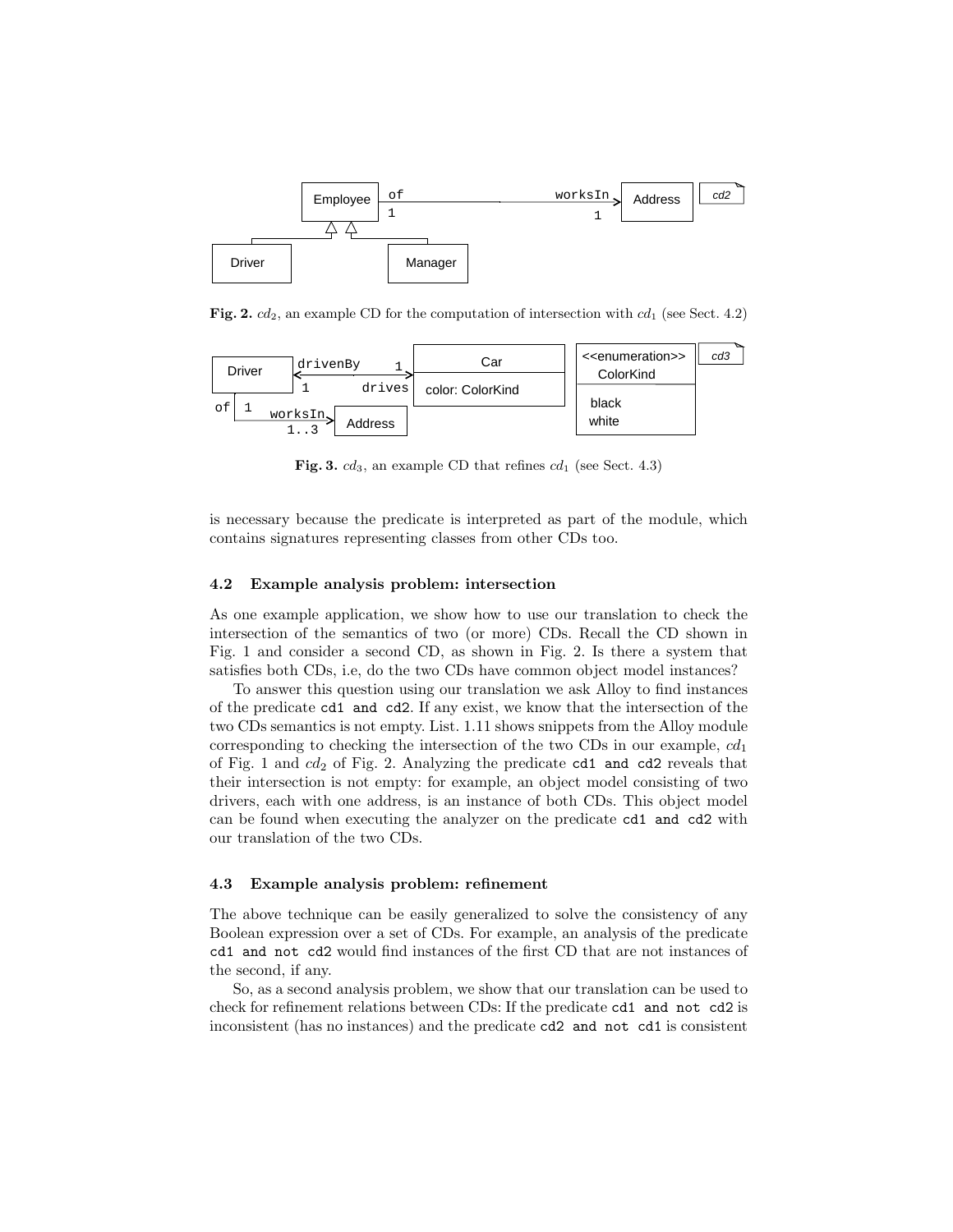```
// signatures for the union of classes from the two CDs
  11 \ldots3
  4 // functions with CD# suffix
  fun DriverSubsCD1: set Obj {Driver}
6 \text{ fun}\ EmployeeSubsCD1: set Obj { Employee + Driver}
7 fun DriverSubsCD2 : set Obj { Driver }
  fun EmployeeSubsCD2: set Obj { Employee + Driver + Manager}
  9 // more functions ...
10
_{11} pred cd1 {
12 // use functions with suffix CD1
\vert 13 \vert // ...
14 no Manager }
15
_{16} pred cd2 {
17 // use functions with suffix CD2
18 // ...
_{19} no Car }
20
_{21} run {cd1 and cd2} for 10
```
**Listing 1.11.** Checking the intersection of  $cd_1$  and  $cd_2$  using our translation

(has instances), we can conclude that all instances of  $cd_1$  are also instances of  $cd_2$ (but not the other way around), namely, that  $cd_1$  is a (strict) refinement of  $cd_2$ . As a concrete example, recall CD  $cd_1$  of Fig. 1 and consider  $cd_3$  shown in Fig. 3. Analyzing cd1 and not cd3 and cd3 and not cd1 reveals that all instances of  $cd_3$  are indeed instances of  $cd_1$ , but not the other way around. Thus, the analysis shows that  $cd_3$  is a refinement of  $cd_1$ .

To the best of our understanding, such analyses are not possible in existing translations.

## 5 Implementation: The CD2Alloy Plug-In

Our work is implemented in a prototype Eclipse plug-in called CD2Alloy. The input for the implementation is a UML/P CD, textually specified using Monti-Core grammar and generated Eclipse editor [15]. The transformation to Alloy is implemented using templates written in FreeMarker [11] and the execution of the generated module's run commands is done using Alloy's APIs [1]. The analysis is fully automated so the engineer does not need to see the generated Alloy code (viewing the generated Alloy code is optional).

CD2Alloy allows the engineer to edit a CD, to analyze it using Alloy, and to view the instances that the SAT solver finds back in the form of ODs. The plugin, together with relevant documentation and examples, is available from [7]. We encourage the interested reader to try it out.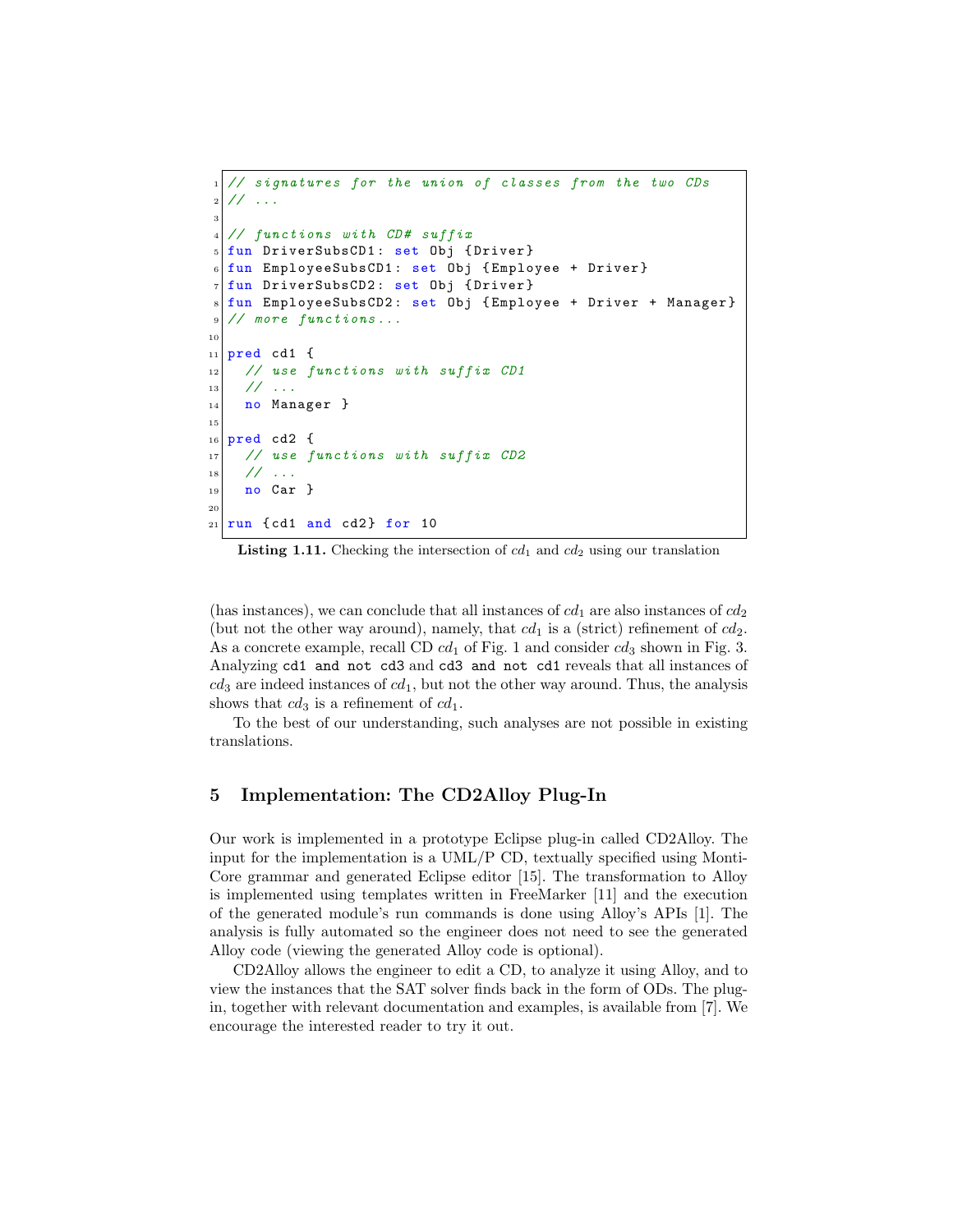### 6 Discussion

The analysis of artifacts in one modeling language can, in many cases, be done using a semantics preserving translation to another language (and a reversed translation, back from the analysis results to the concepts of the first language). Often, more than one possible translation may be developed, and so, a comparative discussion on the characteristics of such translations and their implementation is worthwhile. Our work may be viewed as an interesting case study example of the differences between two different translations, their strengths and weaknesses, in particular when they are used in the context of mechanized analysis (rather than, say, in the context of a pure theoretical definition of a semantics).

Strengths of the translations of [3, 18], and other shallow translations, are readability and relatively simple definition and implementation. The translation of each class requires only a local analysis and the resulting module syntax is linear in the size of the input CD. Weaknesses are the limited list of language features and possible potential analyses supported; these translations do not take full advantage of the expressive power of Alloy to cover the rich features of CDs.

Strengths of the new translation are twofold. First, the powerful possible analyses, such as refinement checking, mounting to evaluating any Boolean expression over CDs. Second, the extended list of features, including multiple inheritance and interface implementation, which have no direct counterparts in Alloy and are thus handled using a deep embedding strategy. Supporting these is important not only for theoretical coverage of language features but also because many CDs in the real world do make significant use of them.

One weakness of the new translation is that it is more difficult to read and understand, because there is no direct explicit mapping between the syntax of the generated module and the syntax of the CD. However, readability may be not so important in our context because the analysis is fully automated and the results are translated back to the UML domain.

Another weakness of the new translation is that it is harder to implement and more computationally complex: the flattening of the inheritance hierarchy requires a global analysis of the CD and in the worst case its reconstruction using functions may result in a module whose size is quadratic in the size of the input CD. This leads to a larger formula for the SAT solver used by Alloy.

As an example for the differences in computation complexity and performance, according to our experience, checking the consistency of the CD of Fig. 1 by generating an instance, with Alloy scope 3, using UML2Alloy (the tool described in [2, 3]), resulted in a SAT formula of 618 variables and 1025 clauses. Using our new translation, CD2Alloy, the same problem resulted in a formula of 3354 variables and 5627 clauses. SAT solving time increased too, from 6 to 14 milliseconds (using SAT4J, on a Dell Latitude E6500 laptop running Windows 7). Note, however, that the use of the same scope in this comparison may be misleading: in the translation of [3], the scope defines the maximal number of objects per class in the instance, while in CD2Alloy, the scope defines the maximal number of objects in the instance.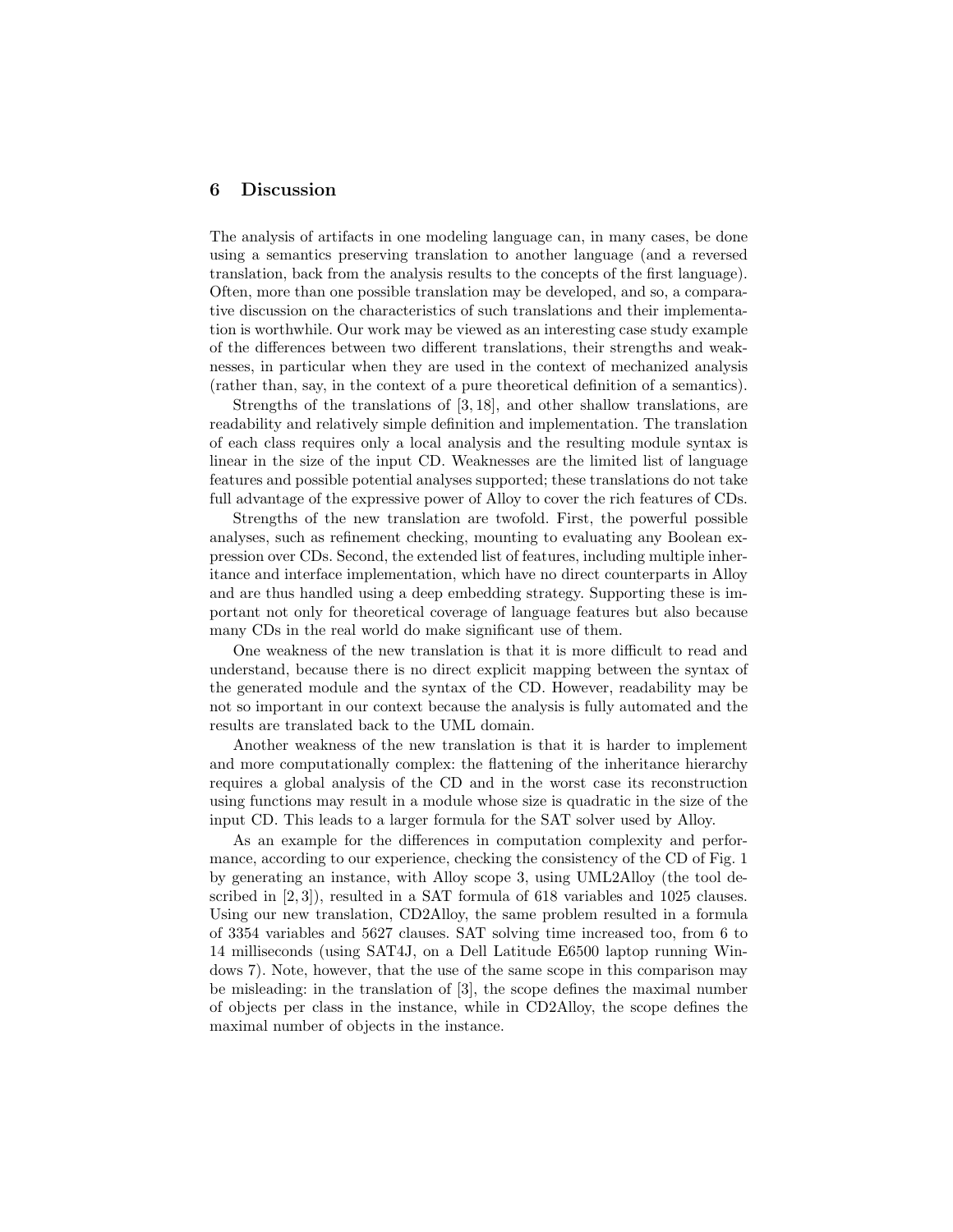To conclude, our work clearly demonstrates the tradeoff between the readability and intuitiveness of a simple shallow translation on the one hand and the expressiveness of a deeper translation on the other hand. The choice of translation to use depends on the specific needs of the applications at hand.

Finally, it is important to note that all existing translations, our new translation, and any other analysis performed with the Alloy Analyzer, are subject to a scope, which limits the number of atoms per signature (see [14]). In particular, it may be the case that a predicate does not hold in one scope but holds in a larger one. For an unbounded analysis one would need a translation of CDs to other formalisms, e.g., to enable the use of theorem provers, giving up full-automation, as in [5, 13].

## 7 Related Work

In [2, 3], the authors present a tool called UML2Alloy and provide a detailed discussion of the challenges of transforming CDs and OCL expressions into Alloy. One strength of this work is that the transformation used is defined and implemented using an MDA technique, that is, by formally defining a metamodel for CDs, a metamodel for Alloy, and transformation rules between the two. However, the shallow nature of the transformation between these metamodels limits the set of UML CD features that the work supports. For example, as multiple inheritance cannot be directly represented in Alloy, it is not supported by this work and is explicitly disallowed by the related profile (see [3, pp. 75]). Following an in-depth discussion of the differences between the languages, the authors of [3] conclude that "Because of these differences, model transformation from UML to Alloy has proved to be very challenging." [3, pp. 70]. Indeed, our work proposes to address this challenge by means of a deeper embedding strategy that bridges some of the differences between the languages: it takes advantage of Alloy's own expressive power to represent CD concepts that cannot be mapped directly to semantically equivalent concepts in Alloy.

A related work by some of the same authors [22] uses the same MDA approach, transformation, and tool, and adds a round trip transformation, from Alloy's instances back to UML ODs, implemented in QVT [19]. As we have shown in Sect. 3, our work supports a backward translation which results in correct ODs, i.e., ones which represent valid instances of the original CD according to the UML semantics. Supporting a translation back to the UML space is of course critical to the usefulness of the entire approach in practice.

In [18], the authors suggest to analyze CDs with Alloy, using a shallow embedding similar to [3]. This work does not present an implementation.

In [9], the authors use Alloy to formalize UML package merge. The work models a fragment of the UML metamodel in Alloy, in order to check various properties of package merge. Unlike our approach, this work does not present a generic transformation to Alloy. Analyses of multiple models are not discussed.

In [21], Sen presents a translation of the UML metamodel to Alloy, formalized and implemented in Kermeta. Similar to our work, this translation is not shallow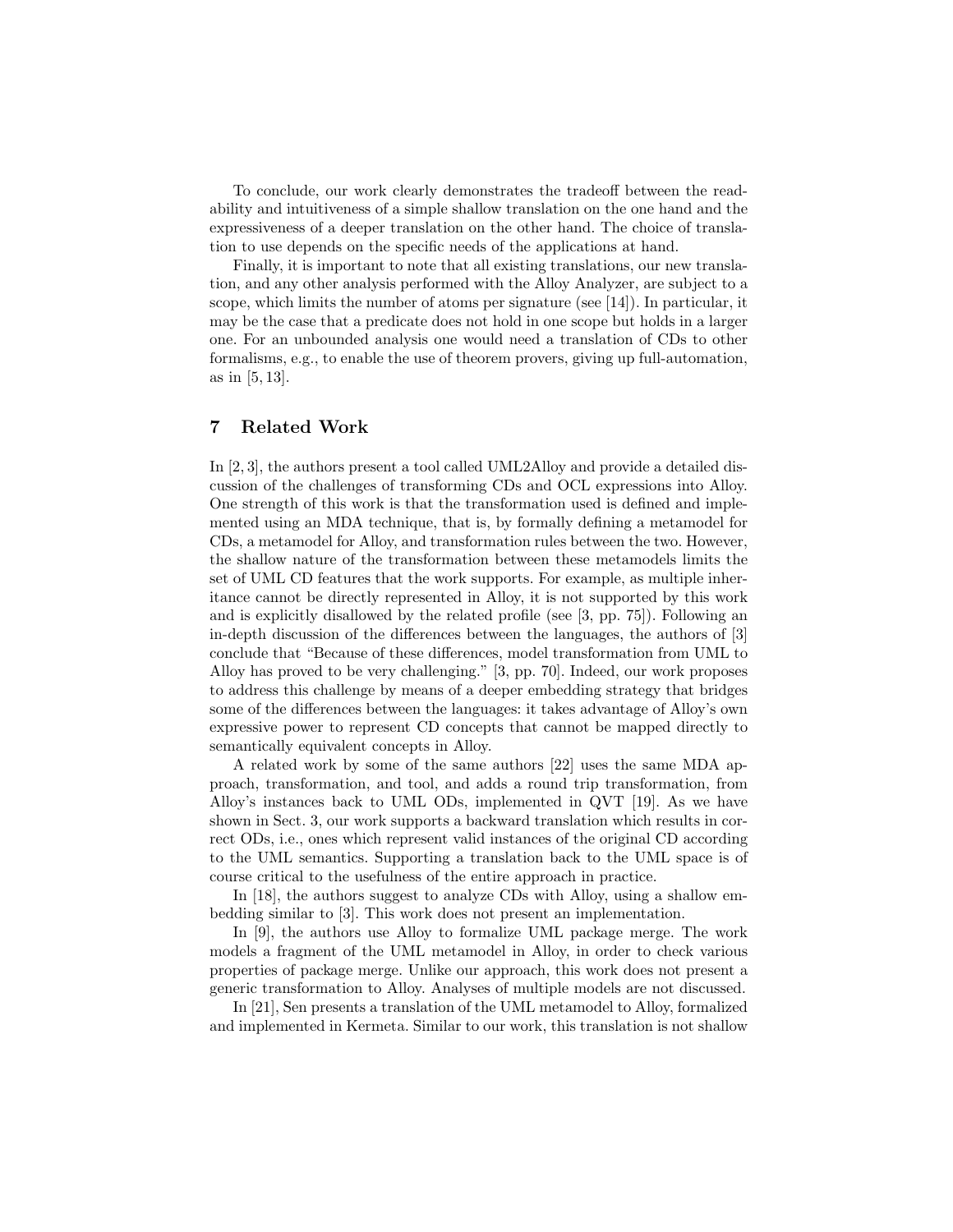and handles an extended list of CD features such as multiple inheritance and composition. Different from our work, it does not support analyses of multiple input models such as checking refinement and intersection.

UMLtoCSP [6] verifies UML/OCL models by a translation to a constraint satisfaction problem, solved using a constraint solver within a user-defined bounded search space. The tool checks for various kinds of satisfiability (and other analysis problems), and can generate an example instance (object model). Our work has similar strengths and weaknesses: the analysis is fully automated but is conducted in a bounded scope. We do not know whether UMLtoCSP supports multiple inheritance. It may be possible to extend UMLtoCSP to check for Boolean expressions over CDs, as supported by our work.

The USE tool [12] supports the analysis of CDs and related OCL invariants, checking, e.g., the consistency of a single CD, the independence of an OCL invariant, etc. A more recent work by the same group [23] reports on analyzing UML/OCL models directly using a SAT solver. To the best of our knowledge, applications such as checking refinement between two CDs are not available in [12, 23], but it may be possible to extend these works to support such applications.

Finally, in recent work [16] we have defined a semantic differencing operator for CDs (used for semantic model comparison in the context of model evolution), which we have implemented using a translation to Alloy, similar to the one presented here. This work takes two CDs as input and outputs an Alloy module whose instances represent *diff witnesses*, object models in the semantics of one CD that are not in the semantics of the other. Also, in another recent work [17] we use a variant of the translation presented here and extend it to support semantic variability in CD/OD consistency analysis. This work takes three artifacts as input: a CD, an OD, and a feature configuration, which specifies choices over a set of semantic variability points; the analysis is semantically configured and its results change according to the semantics induced by the selected feature configuration. These works are additional examples for the kinds of analyses enabled by our translation.

### 8 Conclusion

We have presented CD2Alloy, a translation from UML CDs to Alloy, which is deeper and qualitatively different than previously suggested translations. Our translation takes advantage of Alloy's expressive power and advances the stateof-the-art in CD analysis in several ways: (1) support for more CD language features and (2) support for solving additional analysis problems concerning multiple CDs. The ideas are implemented in a prototype Eclipse plug-in and demonstrated with running examples.

Future work includes the investigation of additional possible embeddings of fragments of UML into Alloy, in order to support additional language features and analyses, for example, constrained generalization sets.